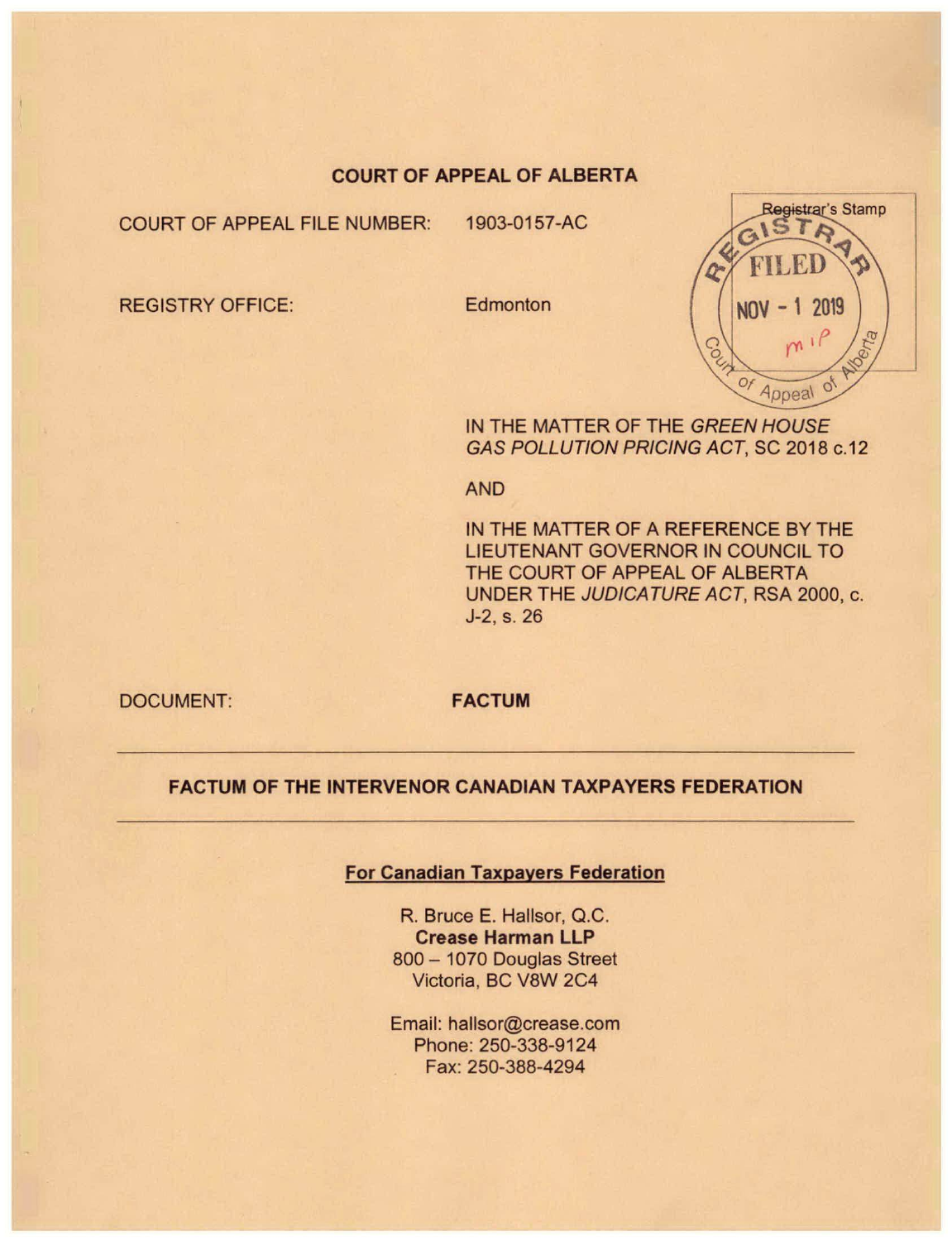# CONTACT INFORMATION FOR ALL OTHER PARTIES:

### Counsel for the Attorney General of Alberta:

Peter A. Gall, Q.C. & Benjamin Oliphant Gall Legge Grant Zwack LLP Suite 1000 I 199 W. Hastings St. Vancouver, BC V6E 3T5 E-mail: pgall@glgzlaw.com boliphant@glgzlaw.com Telephone: 604-891-1152 Fax: 604-669-510 I

Ryan Martin & Steven **Dollansky** McLennan Ross LLP 600, 12220 Stony Plain Road Edmonton, AB T5N 3Y4 Emall:rmartin@mross.com sdollanskv@mross.com Telephone: 780-482- 9217 Fax: 780-482-9100

L, Christine Enns, Q.C. Department of Justice and Solicitor General 10th Fl. Oxford Tower! 0025 -1 02A Avenue Edmonton, AB T5J 2Z2

E-mail: Christine.Enns@aov.ab.ca Telephone: 780-422-9703

# Counsel for the Attorney General of Canada;

Department of Justice Canada Prairie Region  $301 - 310$  Broadway Winnipeg, MB, R3C 0S6

- and -

120 Adelaide Street West Suite 400 Toronto, ON, M5H 1T1

Sharlene M. Telles-Langdon Phone: 204-983-0862 Fax: 204-984-8495 Email:sharlene.telleslangdon@justice.gc.ca

Christine E. Mohr Phone: 647-256-7538 Email: Christine.Mohr@iustice.qc.ca

Ned Djordjevic Phone: 647-256-0706 Fax: 416-954- 8982 Email: ned.djordjevic@justice.gc.ca

J. Neil Goodridge Phone: 204-984-7579 Fax: 204-984-5910 Email: neil.aoodridae@iustice.qc.ca Mary C. Matthews Phone: 647-256-0766 Fax: 416-954-8982 Email: mary.matthews@justice.gc.ca

Beth Tait Phone: 204-983-2071 Fax: 204-984-6488 Email: beth.tait@justice.gc.ca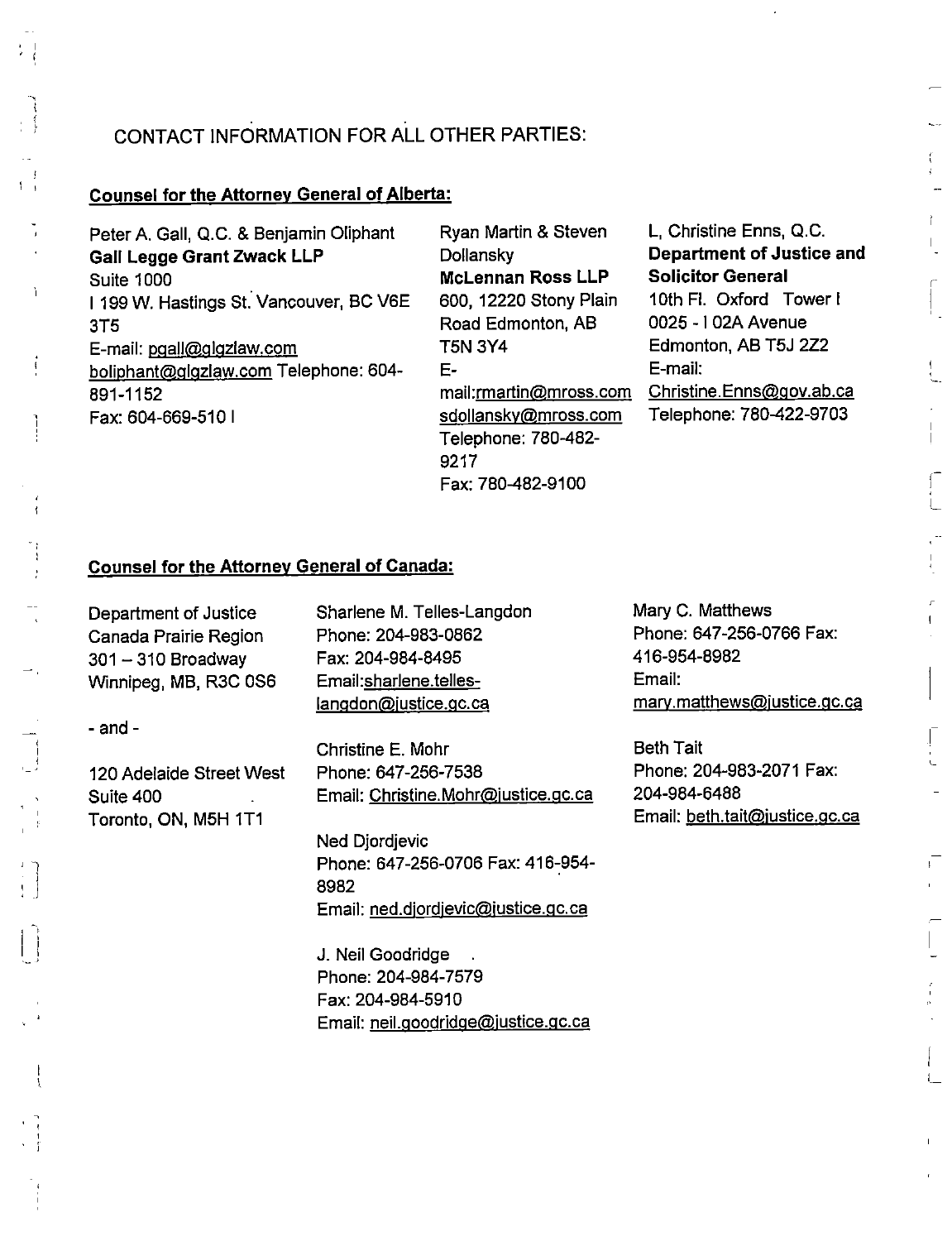# L,

# Counsel for the Intervenors:

Attorney General of Saskatchewan Ministry of Justice and Attorney General of Saskatchewan 820-1874 Scarth Street Regina, SK, S4P 4B3

P. Mitch McAdam Q.C. Phone: 306-787-7846 Fax:306-787-9111 Email: mitch.mcadam@gov.sk.ca

Alan F. Jacobson Phone: 306-787-1087 Fax: 306-787-9111 Email: alan.jacobson@gov.sk.ca

r 1

\* (  $\mathcal{L} \rightarrow$ 

Li

# Attorney General of Ontario

Constitutional Law Branch 720 Bay Street, 4th Floor Toronto, ON, M7A 2S8 Phone:416-326-3840 Fax:416-326-4015

Padraic J. Ryan Email: padraic.ryan@ontario.ca Aud Ranalii Email: aud.ranalli@ontario.ca

# Attorney General of British Columbia

P.O. Box 9280 Stn Prov Govt Victoria, BO, V8W 9J7

J. Gareth Morley Phone: 250-952-7644 Fax: 250-356-9154 Email: Qareth.morlev@Qov.bc.ca

Jacqueline D. Hughes Phone: 604-660-4602 Fax: 604-660-6797 Email: jacqueline.hughes@gov.bc.ca

# Counsel for Athabasca Chipewyan First Nation

Amir Attaran Ecojustice Environmental Law Clinic University of Ottawa, Faculty of Law Common Law Section 57 Louis Pasteur Ottawa, ON KIN 6N5 Tel: 613-562-5794 Fax: 613-562-5124 Email: aattaran@ecojustice.ca

Matt Huise Woodward & Company Lawyers LLP 1022 Government Street, Suite 200 Victoria, BC V8W 1X7 Tel: 250-383-2356 Fax: 250-380-5650 Email: mhulse@woodwardandcompany.com

# Attorney General of New Brunswick

Legal Services Branch Constitutional Unit P.O. Box 6000, Stn. A. 675 King Street, Suite 2018 Fredericton, NB, E3B 5H1

William E. Gould Phone: 506-453-2222 Fax: 506-453-3275 Email: william.gould@gnb.ca

### Counsel for Saskatchewan Power Corporation I SaskEnergy Incorporated

David M.A. Stack, Q.C. McKercher LLP Barristers & Solicitors 374 Third Avenue South Saskatoon, SK S7K 1M5 Tel: 306-664-1277 Fax: 306-653-2669 Emaii:d.stack@mckercher.ca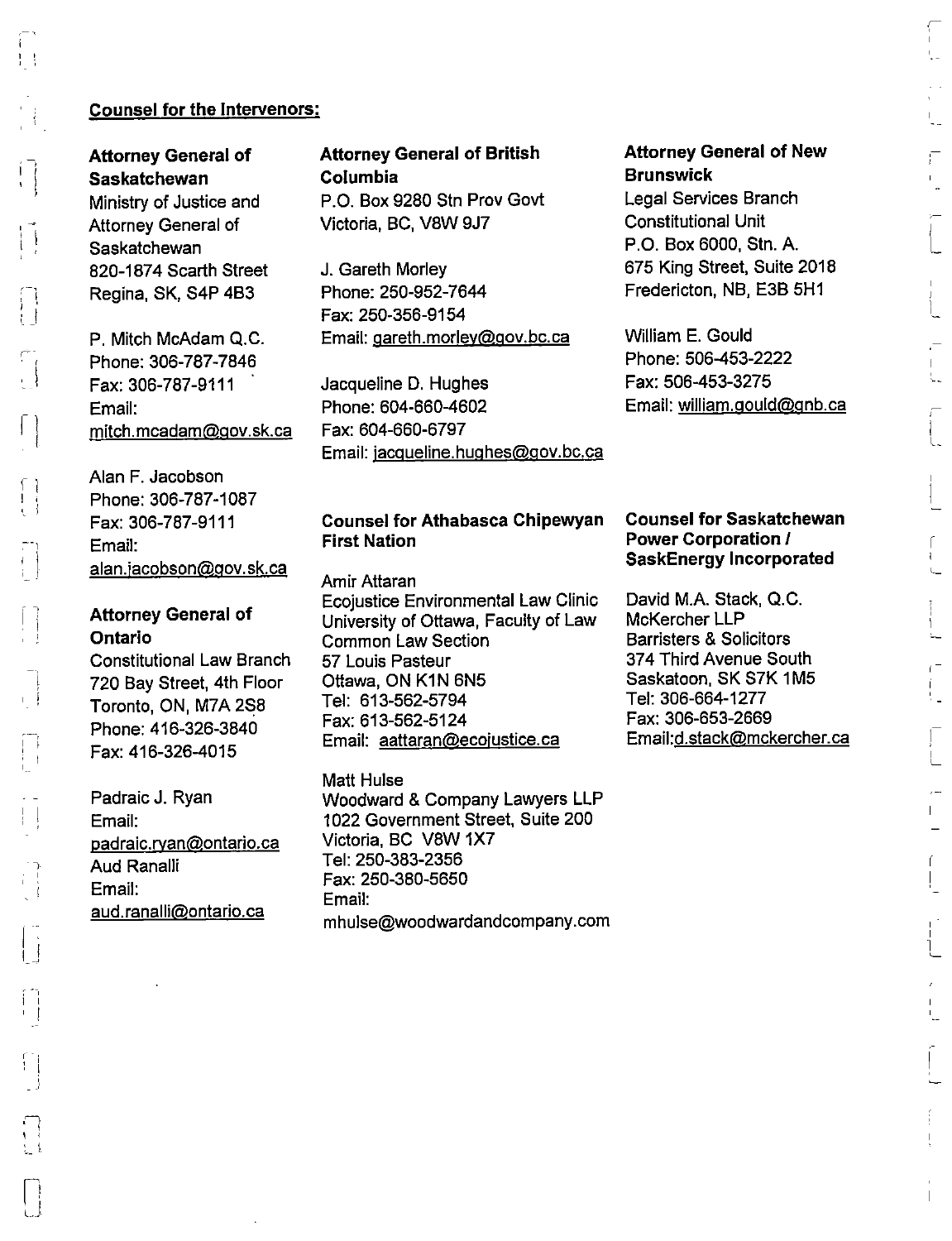### Counsel for Assembly of First Nations

Stuart Wuttke and Adam Williamson Assembly of First Nations 55 Metcalfe Street, Suite 1600 Ottawa. ON K1P 6L5 Tel; 613-241-6789 Fax: 613-241-5808 Email: swuttke@afn.ca awilliamson@afn.ca

### Counsel for Canada's Ecofiscal Commission

. .

<sup>I</sup> 1

j

Stewart Elgie Canada's Ecofiscal **Commission** University of Ottawa, Faculty of Law (Common Law) 57 Louis Pasteur Ottawa. ON K1N 6N5 Email: stewart.elgie@uottawa.ca

# Counsel for Canadian Public Health Association

Jennifer L. King Cowling WLG (Canada) LLP Suite 1600, 1 First Canadian Place 100 King Street West Toronto ON MSX 1G5 Tel: 416-862-5778 Fax:416-862-7661 Email: Jennifer.king@gowlingwlg.com

### Counsel for Climate Justice et ai

Jonathan Stockdale. Taylor-Anne Yee and Larry Kowalchuk Stockdale Law Barristers & Solicitors 416 21 St. E, Suite 207 Saskatoon, SK S7K 0C2 Fax: 306-931-9889 Email: ionathan@stockdalelaw.ca tavlor@stockdalelaw.ca larrv@kowalchuklaw. ca

### international Emissions Trading Association

DeMarco Allan LLP Bay Adelaide Centre 333 Bay Street, Suite 625 Toronto, ON MSH 2R2 Tel: 647-991-1190 Fax: 888-734-9459 Email: Lisa@demarcoallan.com Jonathan@demarcoallan.com

### Counsel for David Suzuki Foundation

Joshua Ginsberg Ecojustice Environmental Law Clinic at University of Ottawa 216-1 Stewart Street Ottawa, ON KIN 6N5 Tel: 613-562-5800, ext 5225 Fax: 613-562-5319 Email: iginsberg@ecojustice.gca

Randy Christensen **Ecojustice** 390 - 425 Carrall Street Vancouver, BC V6B 6E3 Tel: 604-685-5618, ext 234 Email: rchristensen@ecoiustice.ca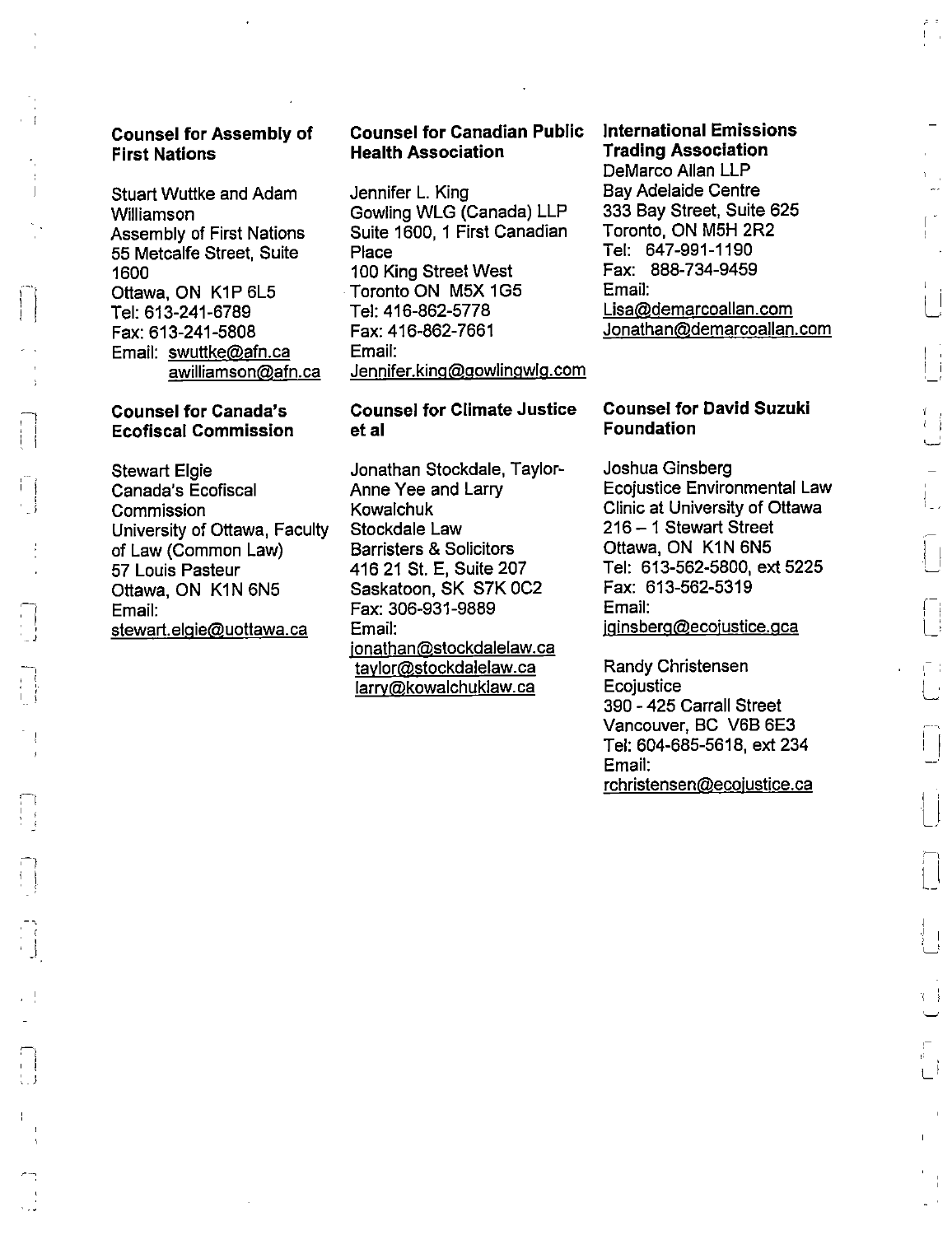# TABLE OF CONTENTS

 $\hat{\mathcal{A}}$ 

 $\mathbf{i}$ 

|                         | <b>OVERVIEW</b>                                                                                                                                                       | - 1 -                  |
|-------------------------|-----------------------------------------------------------------------------------------------------------------------------------------------------------------------|------------------------|
| П.                      | <b>FACTS</b><br>٠                                                                                                                                                     | $-2-$                  |
| Ш.                      | <b>ARGUMENT</b>                                                                                                                                                       | - 6 -                  |
| (A)<br>(B)<br>$\left( $ | CARBON TAXES ARE NOT AS EFFECTIVE AS SUGGESTED, RELATIVE TO THE TAX-IMPACT<br>THE CARBON TAX IS A 'TAX'<br>THE CARBON TAX VIOLATES SECTION 53 OF THE CONSTITUTION ACT | -6-<br>$-7-$<br>$-11-$ |
| IV.                     | <b>CONCLUSION AND RELIEF REQUESTED</b>                                                                                                                                | $-13-$                 |

# V. TABLE OF AUTHORITIES -14 -

r-1

t <sup>I</sup> !

 $\hat{\mathbf{L}}$ 

 $\begin{bmatrix} 1 \\ 1 \end{bmatrix}$ Ų.

Ē

L.

Г.,

 $\mathsf{L}$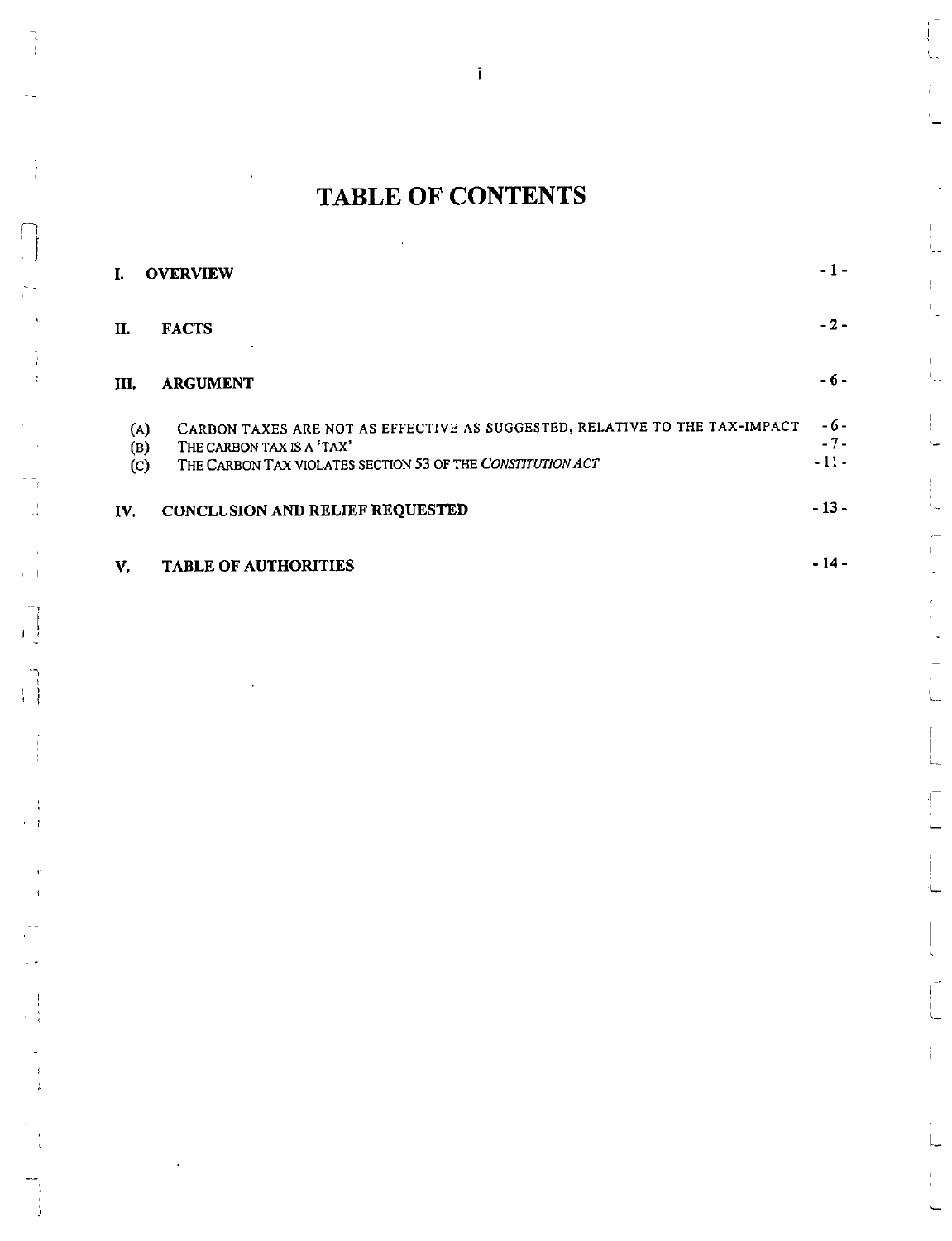# I. OVERVIEW

1. The Canadian Taxpayers Federation [the OTP] is a federally incorporated, not-for-profit citizen's group dedicated to advocating for lower taxes, less waste, and more accountable government.\* The CTF is participating in this reference based on its concern that the federal carbon tax is unlikely to achieve its stated objective and will, instead, just be a 'tax' on the taxpayers of Alberta, despite being imposed on the taxpayers of Alberta in a manner that is contrary to section 53 of the Constitution Act, 1867. $^2$ 

 $\left(\begin{array}{c} 1 \\ -1 \end{array}\right)$ 

- 2. The CTF intends to use its participation in this reference to advance the following three points. First, carbon taxes are more effective at collecting tax revenue than they are at altering consumer demand for energy goods, thus, the predominant real-world character of the federal carbon tax is that of a 'tax'. Second, the federal carbon tax also meets the legal criteria for being designated as a 'tax'. Third, the federal carbon tax does not comply with the constitutionally enshrined principle of 'no taxation without representation' and, thus, the federal carbon tax is unconstitutional, at least in its application in Alberta.
- 3. In short, for the reasons set out herein, the federal carbon tax is a tax. However, it was not Parliament that decided that Alberta's families will be required to pay this tax. It was not Parliament that singled out Alberta and chose to impose this tax on this province. Accordingly, the imposition of the carbon tax on Alberta violates that principle of "no taxation without representation". Thus, as discussed in greater detail herein, the CTF respectfully submits that the federal government's carbon tax is unconstitutional, and that the reference question in this proceeding should, therefore, be answered 'yes' (in whole).

<sup>&#</sup>x27; Affidavit of Aaron Wudrick, affirmed October 28, 2019 [Wudrick Affidavit] at paras 3-5.

<sup>&</sup>lt;sup>2</sup> Constitution Act, 1867, 30 & 31 Victoria, c. 3 (U.K.) at s. 53 [Constitution Act], Canadian Taxpayers Federation Book of Authorities ("CTFBA") Vol. 1, Tab 8.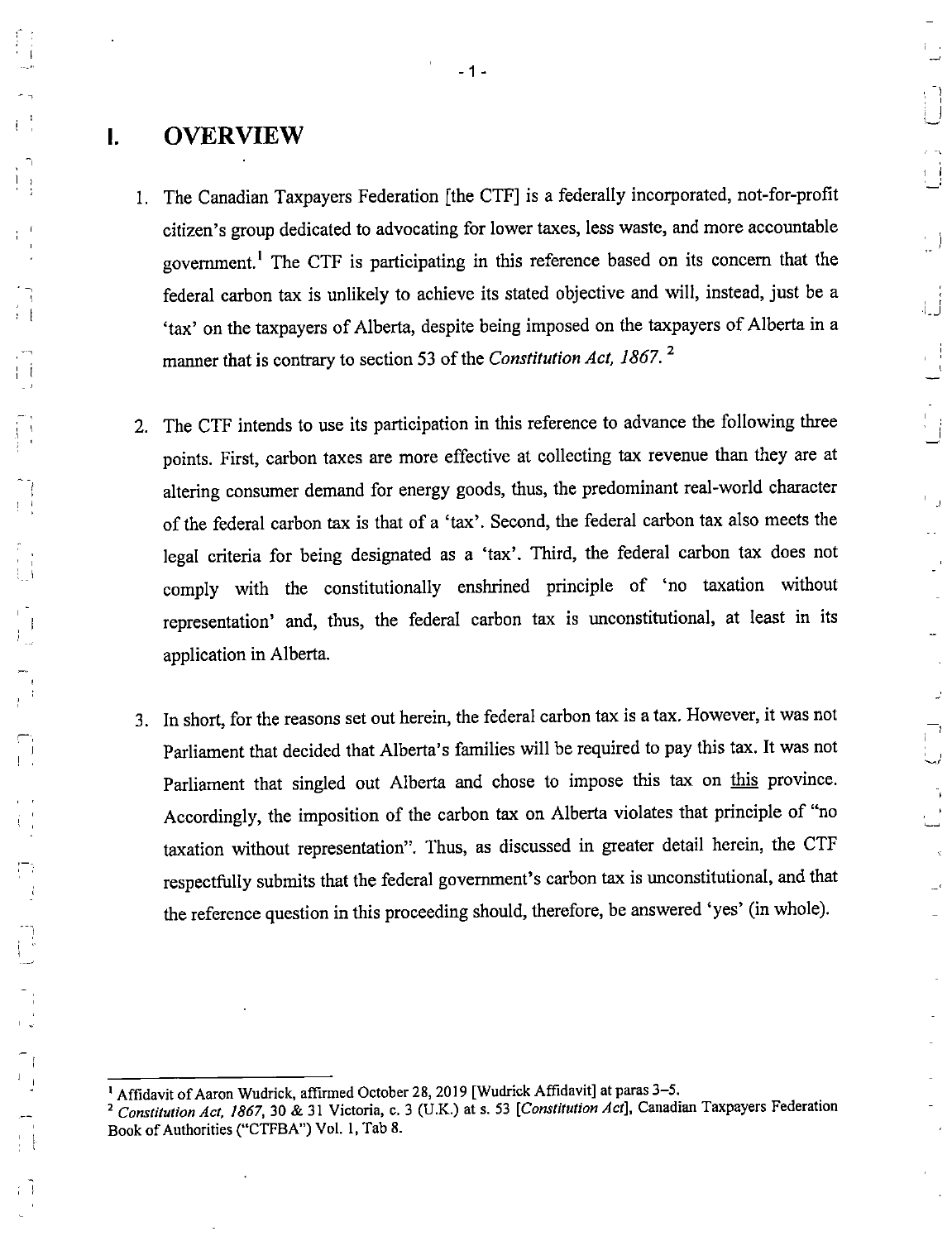# II. FACTS

4. The fact that the energy needs of hard-working families "require[s] a level of affordability if we are to experience the full benefits of our modern lifestyles"<sup>3</sup>. Notably, low-income families are most likely to suffer from energy poverty, as low-income individuals tend to spend a relatively higher portions of their incomes on energy.<sup>4</sup> As a result, increases to the price of energy products "can have an effect on discretionary income and the consumption of other goods".<sup>5</sup> This means that "[p]olicies that raise prices could exacerbate problems faced by families who are in energy poverty or those on the cusp of energy poverty".<sup>6</sup>

 $\left| \cdot \right|$ 

 $\frac{1}{\sigma}$ 

 $\mathbf{r}$ 

5. The consequence is that

"[IJower-income households bear the disproportionate brunt of carbon taxes that are levied on transportation fuel, electricity generation and residential heating. These energy costs represent a larger share of expenses for lower-income households, making the tax especially regressive"'.

6. A large part of the variance in energy prices between jurisdictions "comes from wide variances in the taxes that governments choose to levy on energy goods".<sup>8</sup> So, a carbon tax will increase the costs of these essential energy goods, and will thus drive even more Alberta families closer to, or further into, energy poverty. This is particularly troubling due to the fact that

"Alberta's incidence of energy poverty was in the middle of Canadian regions, with their 2013 estimate being 6.8%. The increase in energy poverty of 21.2% from 2010 in Alberta was the second highest in Canada in this period, behind only Quebec."<sup>9</sup>

7. The difficulty is that the carbon tax targets household essentials (like a family's ability to heat their home in the winter). Again, Alberta's working families have no choice but to

 $3$  Wudrick Affidavit at Exhibit B, p. 1.

<sup>&</sup>lt;sup>4</sup> Wudrick Affidavit at Exhibit B, p. 18.

<sup>&</sup>lt;sup>5</sup> Wudrick Affidavit at Exhibit B, p. 11.

<sup>&</sup>lt;sup>6</sup> Wudrick Affidavit at Exhibit B, p. 20.

Wudrick Affidavit at Exhibit F, p. 7.

<sup>®</sup> Wudrick Affidavit at Exhibit B, p. 2.

<sup>&#</sup>x27; Wudrick Affidavit at Exhibit B, p. 16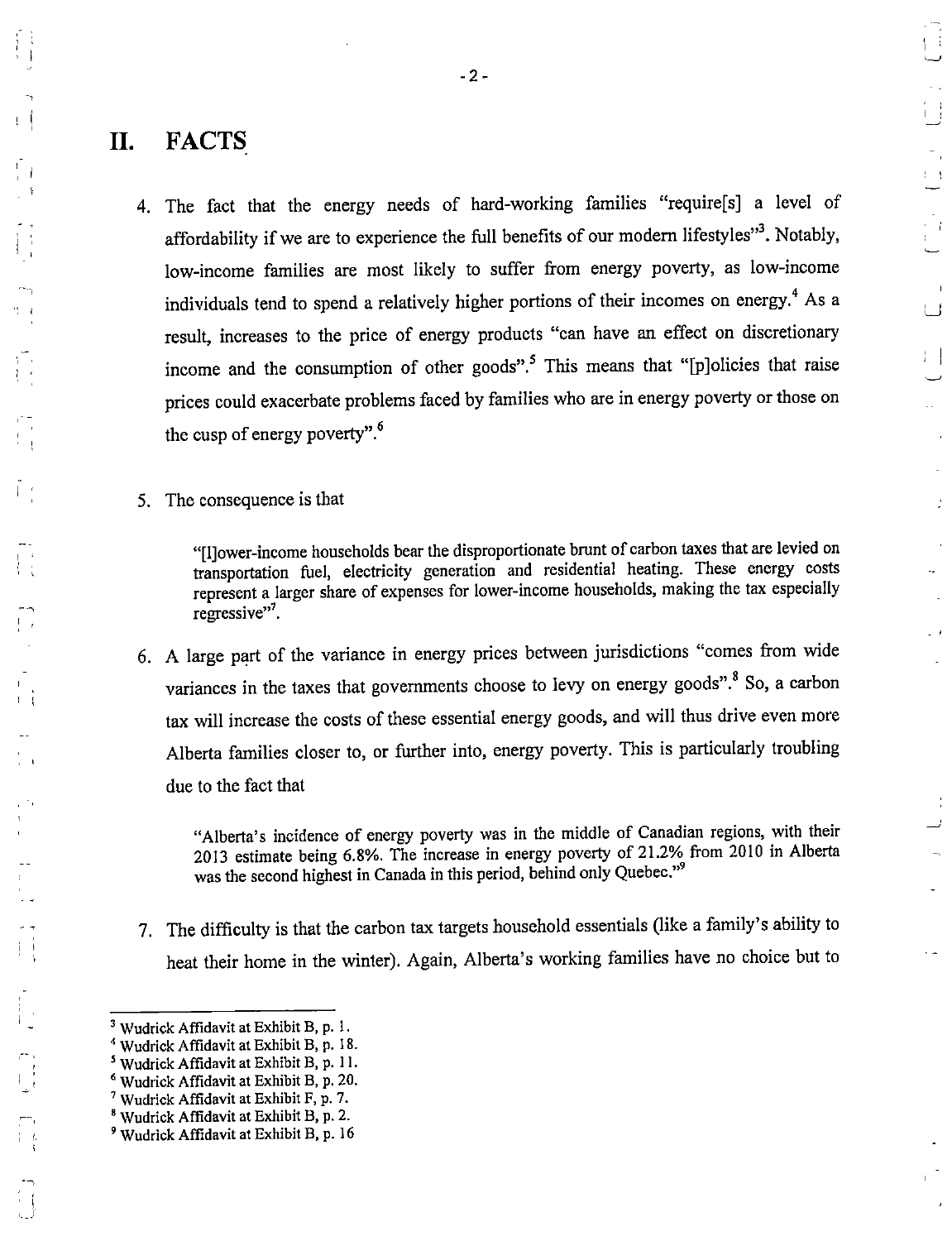heat their homes in the winter, or to consume fuel in their farming operations, in their small businesses, or on their way to work. So, at least for the foreseeable future, they will continue to need to consume energy products. The only real consequence of the carbon tax will be that Alberta's families will now need to pay more to travel, farm, work et cetera.

- 8. As to the first point, as many economic reports, including the Fraser Institute's peerreviewed<sup>10</sup> publication<sup>11</sup>, indicate: demand for gasoline and other energy products (including gasoline, electricity, natural gas, and so on) is inelastic. That is to say that the price of these energy goods may rise and fall considerably over time, but the demand curve is almost never significantly affected by even dramatic rises and falls in the price of energy. $^{12}$
- 9. This "means that price changes tend to have a small impact on the quantity consumed".<sup>13</sup> That is because energy goods such as gasoline are inelastic, so changes in energy prices, including due the carbon tax, have little influence on demand for the products.<sup>14</sup>
- 10. Indeed, even the United States Energy Information Administration (ElA) has observed that variances in gasoline prices have little effect on demand for gasoline consumption.<sup>15</sup> Specifically, the data shows that the

"price elasticity of motor gasoline is currently estimated to be in the range of -0.02 to - 0.04 in the short term, meaning it takes a 25% to 50% decrease in the price of gasoline to raise automobile travel 1%"

(or, presumably, going the other way, it would take a 25% to 50% increase in the price of gasoline to decrease gasoline-powered automobile travel by 1%").<sup>16</sup>

<sup>I</sup> I

Wudrick Affidavit at Exhibit B, p. 37.

<sup>&</sup>lt;sup>11</sup> Wudrick Affidavit at para 9 and Exhibit B.

<sup>&</sup>lt;sup>12</sup> Wudrick Affidavit at paras 7-16 and Exhibit B, p. 11.

<sup>&</sup>lt;sup>13</sup> Wudrick Affidavit at Exhibit B, p. 11.

<sup>&</sup>lt;sup>14</sup> Wudrick Affidavit at Exhibit C, p. 1.

<sup>&</sup>lt;sup>15</sup> Wudrick Affidavit at para 10 and Exhibit C.

<sup>&</sup>lt;sup>16</sup> Wudrick Affidavit at Exhibit C, p. 1.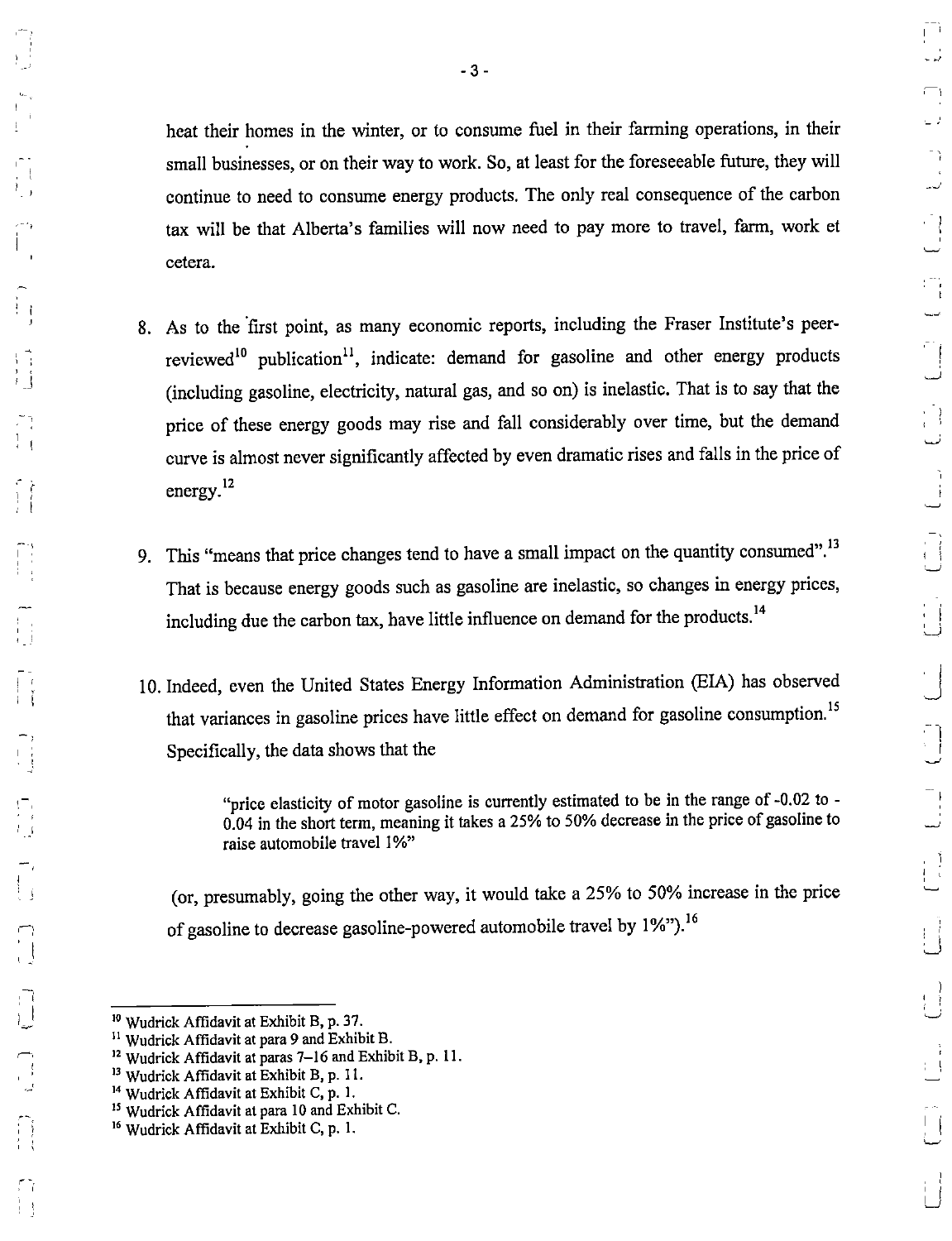- 11. The carbon tax in British Columbia (BC) is illustrative; it was introduced in 2008 and it demonstrates the ineffectiveness of carbon taxes in Canada.<sup>17</sup> Several analyses have concluded that BC's carbon tax has had little impact on BC's carbon emissions.<sup>18</sup> Simply put, families still need to heat their homes, farmers still need to run their farms, small business still need to operate, and theirs employees still need to travel to work,
- 12. For instance, the Sierra Club's analysis demonstrates that BC's carbon emissions have continued to grow since the implementation of the tax, and by some measures at an accelerated pace over the pre-implementation period.<sup>19</sup> Indeed, the Sierra Club noted that BC's own provincial numbers show that in 2015, emissions were 63.3 million tonnes of carbon dioxide; more 1.6 per cent higher than in 2014, 4.5 per cent higher than in 2012, and only 2.1 per cent lower than the baseline year of  $2007.^{20}$
- 13. As a result, the Sierra Club concluded that the "[t]en years after the previous government legislated the target to reduce emissions by 33 per cent from 2007 levels by 2020 we are essentially in the same place we started".<sup>21</sup> In other words, although the carbon tax had a negative impact on the household budget of working families, it had no discemable impact on their energy consumption, due to the inelasticity of these essential energy products.
- 14. Similarly, the Food & Water Watch, a Washington D.C.-based think tank, also produced a report on this point. That latter report examined BC's carbon tax and concluded that the carbon tax was ineffective in reducing emissions;<sup>22</sup> specifically, "British Columbia's carbon tax has failed to change the province's long-term greenhouse gas emissions trends or to reduce gasoline sales".<sup>23</sup>

I S

! <sup>I</sup>

<sup>&</sup>lt;sup>17</sup> Wudrick Affidavit at paras. 11-12.

<sup>&</sup>lt;sup>18</sup> Wudrick Affidavit at Exhibit D & F.

<sup>&</sup>lt;sup>19</sup> Wudrick Affidavit at para 11 and Exhibits D & E.

<sup>&</sup>lt;sup>20</sup> Wudrick Affidavit at Exhibit D, p. 1.

Wudrick Affidavit at Exhibit D, p. 2.

Wudrick Affidavit at para 12 and Exhibit F.

<sup>&</sup>lt;sup>23</sup> Wudrick Affidavit at Exhibit F, p. 9.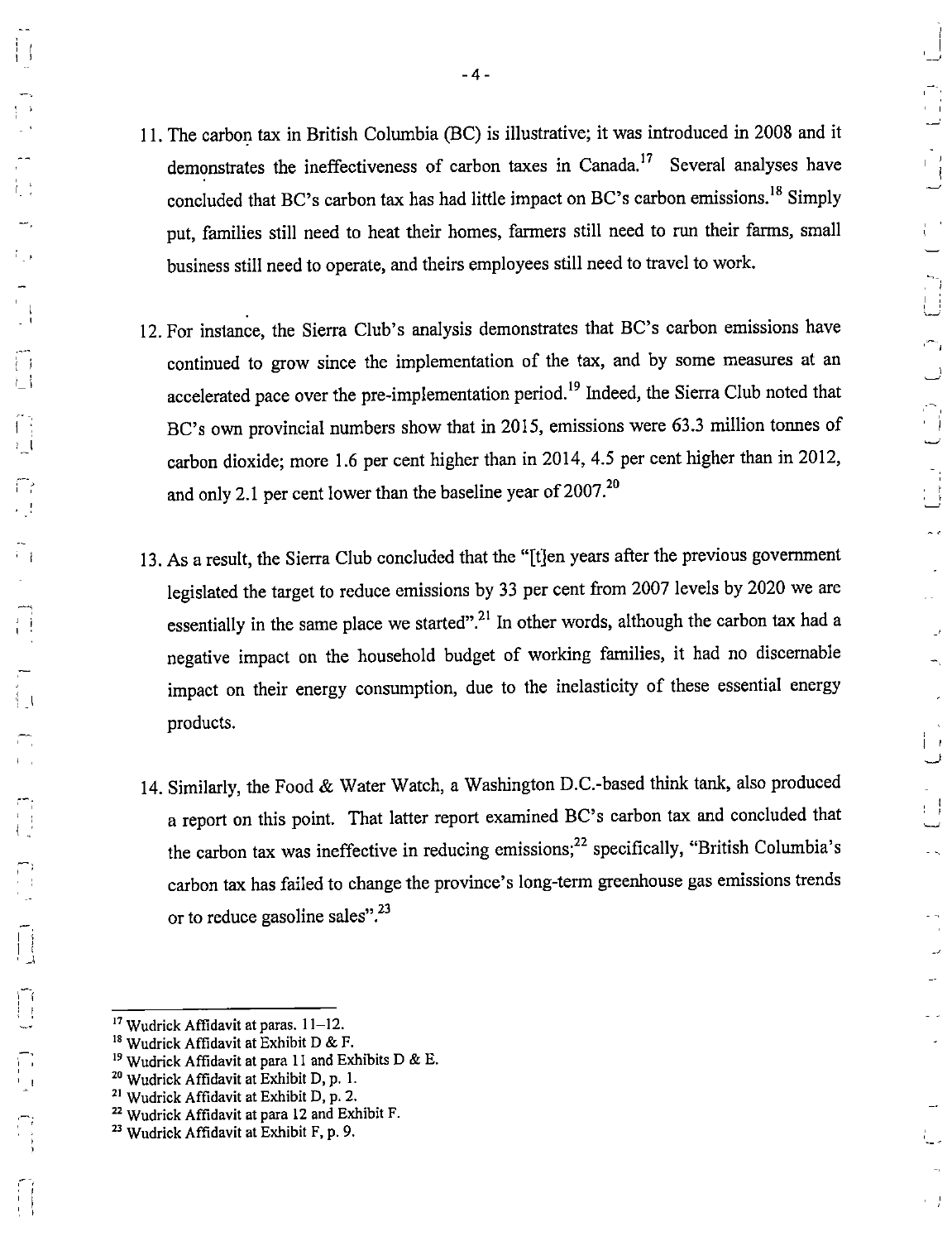15. In fact, the report observed that the straightforward data assessment demonstrates that the BC carbon tax has not had a long-term impact on greenhouse gas emissions or gasoline consumption trends, since both have resumed their rise after a brief decline"<sup>24</sup>. Furthermore,

> "[n]ot only do the pro-carbon tax studies fail to establish a causal link between the application of the carbon tax and the short-term declines in emissions and vehicle fuel sales, but also many of the studies have methodological flaws that further overstate the purported benefits of the carbon tax $^{325}$ .

 $\begin{smallmatrix}1&&1\\1&&1\end{smallmatrix}$ 

εÎ

 $\overline{a}$ 

 $\frac{1}{4}$ 

 $\ddotsc$ 

 $\mathbf{L}$ 

 $\bar{\omega}$  $\bar{r}$ 

 $\dots$ 

سيدة

Ĵ.

- 16. As a result of its analysis of BC's carbon tax regime, the report further concluded that "carbon taxes are not a viable policy solution to climate change",<sup>26</sup> and that " $[c]$ arbon tax proponents have significantly overstated the purported beneficial effects of the British Columbia carbon tax".<sup>27</sup> Ultimately, the report found that "the British Columbia carbon  $\tau$  tax has had no beneficial long-term impact on greenhouse gas emissions".<sup>28</sup>
	- 17. In fact, the report observed that  $-$  despite the carbon tax  $-$  "British Columbia projects that total greenhouse gas emissions will increase over coming years even with the tax in place"<sup>29</sup>, and the report predicted that "[a]s the economy continues to improve, it seems likely that British Columbia greenhouse gas emissions will continue to rise $^{980}$ . Thus, the carbon tax did not significantly alter demand in BC, and it will not alter demand in Alberta.
	- 18. However, those who are left behind by the economy, such as low-income working families<sup>31</sup>, will experience worsening energy poverty. While one concern is the effect that high energy costs have on working families' household budgets, energy poverty can also have negative health effects.

j

'

'

I I  $1 - \frac{1}{2}$ 

<sup>I</sup> '

I I

i

<sup>&</sup>lt;sup>24</sup> Wudrick Affidavit at Exhibit F, p. 6.

 $25$  Wudrick Affidavit at Exhibit F, p. 7.

<sup>&</sup>lt;sup>26</sup> Wudrick Affidavit at Exhibit F, p. 2.

 $27$  Wudrick Affidavit at Exhibit F, p. 3.

 $28$  Wudrick Affidavit at Exhibit F, p. 5.

<sup>&</sup>lt;sup>29</sup> Wudrick Affidavit at Exhibit F, p. 5.

<sup>&</sup>lt;sup>30</sup> Wudrick Affidavit at Exhibit F, p. 5.

<sup>&</sup>lt;sup>31</sup> Wudrick Affidavit at Exhibit F, p. 7.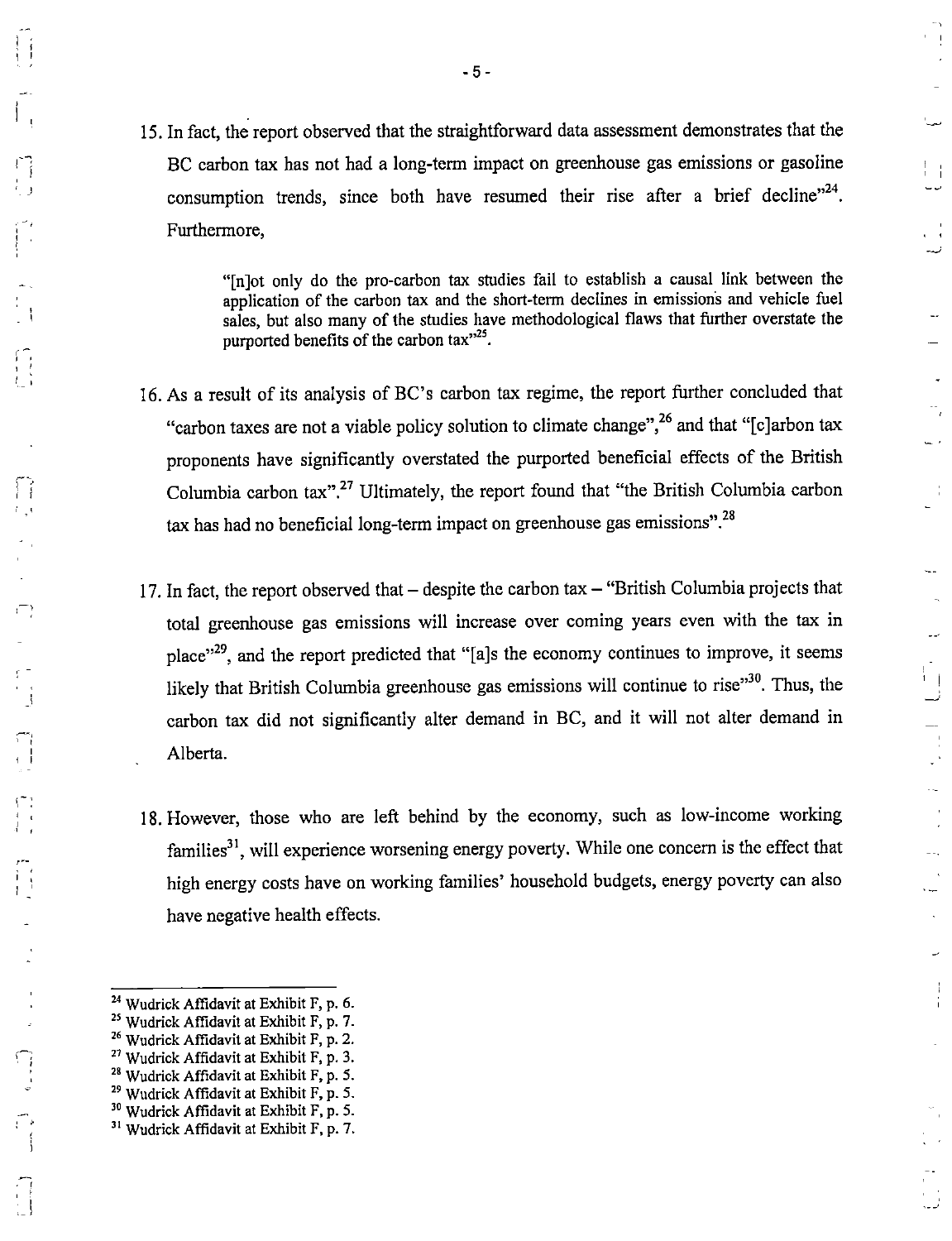19. Indeed, some interveners seek to discuss the health implications of climate change, but neglect the tangible negative health implications of energy poverty. For instance, there are notable negative health repercussions that are associated with a family experiencing energy poverty being unable to heat one's house to an adequate level"<sup>32</sup>. Indeed, energy poverty has even been linked to negative mental health impacts<sup>33</sup>. In fact, the analyses demonstrate that unaffordable energy is associated with food insecurity, more frequent relocations, diminished educational performance, and reductions in personal productivity $3^4$ .

 $\begin{smallmatrix}1&&1\\1&&1\\1&&1\end{smallmatrix}$ 

 $\pm$ 

 $\mathbb{R}^3$ 

 $\frac{1}{4}$ 

 $\mathcal{A}$ 

# III. ARGUMENT

 $\mathbf{I}$  ; '' ''

I I

■ !

 $~\tilde{}$  !

<sup>i</sup>' '

r~ '

^ i

# (a) Carbon taxes are not as effective as suggested, relative to the tax-impact

- 20. Starting with the OTP's first issue, the predominant character (certainly the predominant effect) of the carbon tax will be revenue generation. This is in part because carbon taxes do not work effectively as a regulatory charge.
- 21. As discussed previously in this factum, the reports discussed in Aaron Wudrick's affidavit indicate that carbon taxes, including EC's carbon tax, have not actually shown evidence of significantly reducing carbon emissions<sup>35</sup>, largely as a result of the inelasticity of demand for energy goods, which really are household essentials. $36$  Thus, for the reasons noted previously herein, the federal carbon tax is unlikely to have the behavioural impact on taxpayer that the Attorney General of Canada suggests. As in EC – where emissions are expected to increase despite the carbon tax  $3^7$  – a carbon tax imposed on Albertan residents should not be expected to have a discemable impact on inelastic energy consumption.

<sup>32</sup> Wudrick Affidavit at Exhibit B, p. 26.

<sup>&</sup>lt;sup>33</sup> Wudrick Affidavit at Exhibit B, p. 26.

<sup>&</sup>lt;sup>34</sup> Wudrick Affidavit at Exhibit B, p. 26.

<sup>&</sup>lt;sup>35</sup> Wudrick Affidavit at paras 9-10, Exhibit D, pp. 1-2 & Exhibit F, pp. 2-9.

<sup>&</sup>lt;sup>36</sup> Wudrick Affidavit at paras 7-10, 13-16, Exhibit B, p. 11 & Exhibit C, p. 1.

<sup>&</sup>lt;sup>37</sup> Wudrick Affidavit at Exhibit F, p. 5.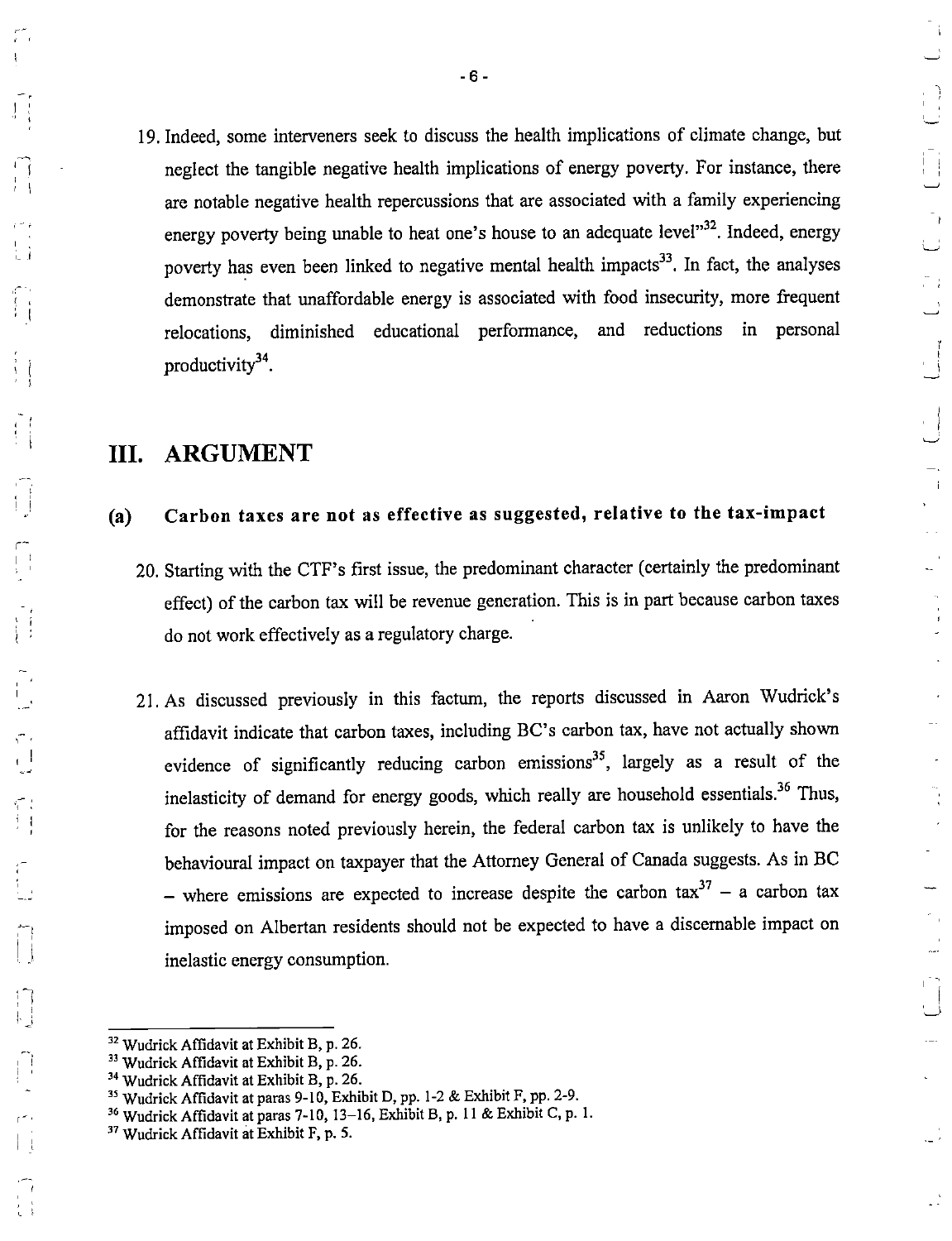22. However, as discussed previously, the tax will have an impact on the price of energy products, and on the price that Albertan families have to pay for the energy goods including for heat, work, or travel. As a result the tax will have a significant impact on the energy poverty of many Albertan families – especially low-income families whose household budgets are disproportionately impacted by the carbon  $\text{tax}^{38}$ . This issue is connected with the CTF's second point, below. The CTF respectfully submits the aforenoted fact that the carbon tax's predominant character (and certainly its predominant effect) will be revenue generation, as compared to the very nominal impact on energy consumption, further confirms to the very crux of the CTF's second point: that the carbon tax is indeed a tax.

# (b) The carbon tax is a 'tax'

- 23. The test for whether a levy is a tax or a regulatory charge is well-established: first, this Court must consider whether Sir Lyman Duff's indicia of taxation are met; if so, then this Court must, next, proceed to consider Westbank's two-stage analysis for determining whether the tax-like levy (here, the carbon tax) is part of a 'relevant regulatory scheme'.<sup>39</sup>
- 24. Sir Lyman Duff's indicia are clearly met<sup>40</sup>: (1) the carbon tax is enforceable by  $law^{41}$ ; (2) the carbon tax is authorized by Parliament; (3) the carbon tax is certainly imposed by a public body<sup>42</sup>; and (4) the carbon tax is intended for a public purpose. Therefore, the focus next turns to Westbank's two-stage test,  $43$  wherein the initial-stage considers whether a regulatory scheme exists and, if so, then the secondary-stage considers whether the levy is suitably connected to that regulatory scheme.<sup>44</sup> The CTF's position is that the carbon tax does not satisfy either part of the two-stage Westbank analysis and is, thus, a

 $\bar{z}$ 

ш.

 $\frac{1}{4}$ 

 $\frac{1}{1}$ 

) <sup>I</sup>

 $\pm$ 

'

 $38$  Wudrick Affidavit at Exhibit B, p. 20 & Exhibit F, p. 7.

<sup>&</sup>lt;sup>39</sup>As cited in *Eurig Estate (Re)*, [1998] 2 SCR 565 [*Eurig Estate*] at paras 15–16, 22–23, CTFBA Vol 1 Tab 5; Westbank First Nation v British Columbia Hydro and Power Authority, [1999] 3 SCR 134. [Westbank] at paras 21-24, CTFBA Vol 1 Tab 6; 620 Connaught Ltd. v Canada (Attorney General), 2008 SCC 7, [2008] 1 SCR 131 [620 Connaught] at para 22, CTFBA Vol 1 Tab 1.

<sup>&</sup>lt;sup>40</sup> Westbank at para 21, CTFBA Vol 1 Tab 6.

<sup>&</sup>lt;sup>41</sup> GGPPA at Part I, Division 6, Book of Legislation of the Attorney General of Alberta ("ABBOL") Vol 1 Tab 1. <sup>42</sup> Tellingly, the Minister responsible for imposing and administering the carbon tax is the Minister of National

Revenue: GGPPA at s. 3, ABBOL Vol 1 Tab 1.

Westbank at paras 23-30, CTFBA Vol 1 Tab 6; 620 Connaught at paras 23-26, 29, CTFBA Vol 1 Tab 1.

 $^{44}$  620 Connaught at paras 25, 38-39, CTFBA Vol 1 Tab 1.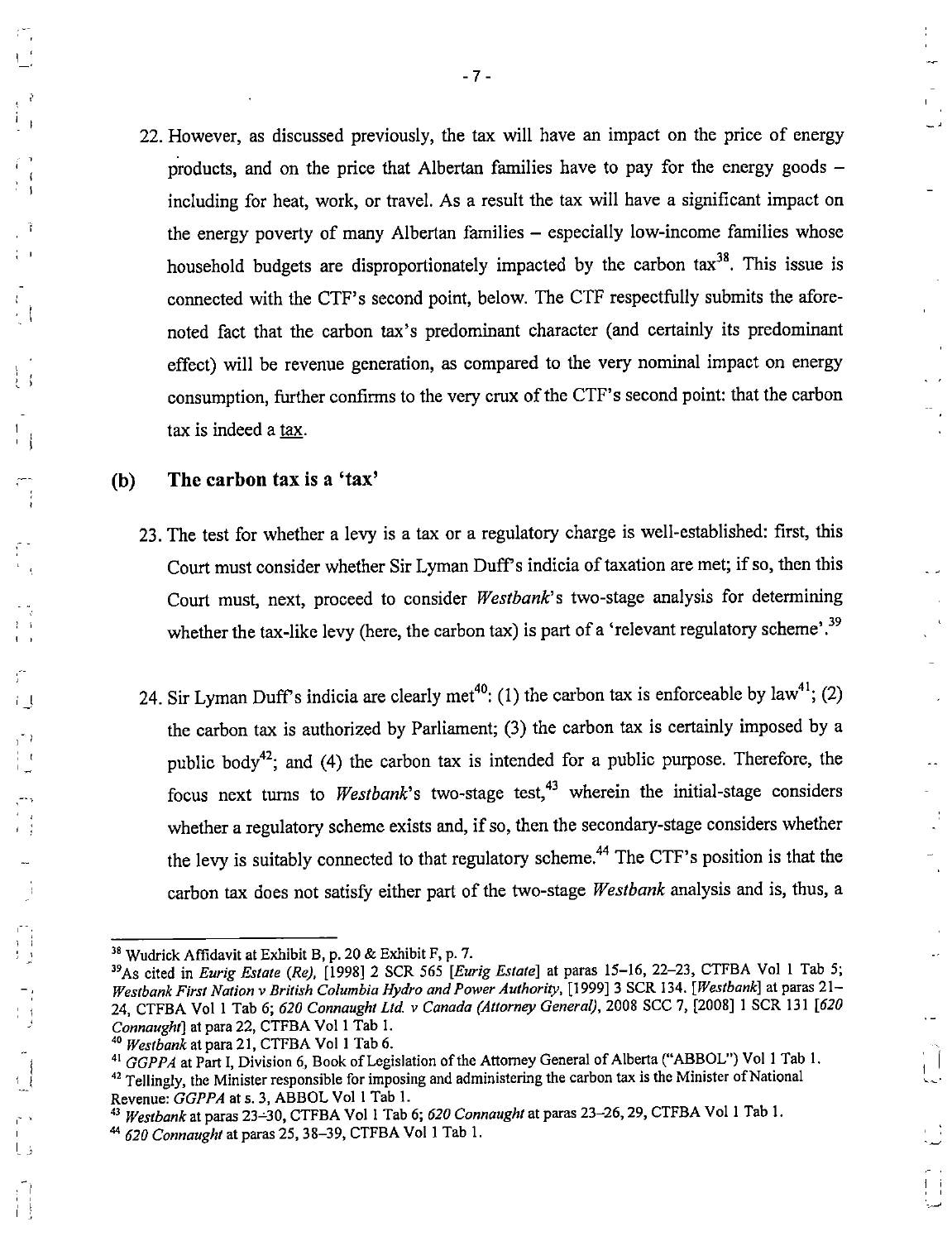$\mathsf{L}_\perp$  $\Box^{\dagger}$  $\mathbf{r}$ 

'tax'.

! <sup>1</sup> • >

<sup>I</sup> f

! J

'

'

# 25. Beginning first with the initial-stage of the *Westbank* analysis, this Court must consider the following four factors:<sup>45</sup>

[A] court should look for the presence of some or all of the following indicia of a regulatory scheme: (1) a complete, complex and detailed code of regulation; (2) a regulatory purpose which seeks to affect some behaviour; (3) the presence of actual or properly estimated costs of the regulation; (4) a relationship between the person being regulated and the regulation, where the person being regulated either benefits from, or causes the need for, the regulation.

26. Beginning with the first initial-stage Westbank factor, the GGPPA is not a complete and detailed code of regulation, nor is it part of a complete and detailed code of regulation. Rather, the CTF submits that the carbon tax ostensibly established under the GGPPA is similar to the tax, and associated tax legislation, that was considered by the Supreme Court of Canada in Reference re: Natural Gas Export Tax.<sup>46</sup> There, the Supreme Court of Canada considered a levy on Alberta's natural gas. In its finding the levy to be a tax, the majority made the following comments about that tax's regulatory scheme:<sup>47</sup>

> As will be seen, there is nothing in Part IV. 1 added to the Excise Tax Act, supra, by Bill j C-57 which is any way regulates the flow of natural gas produced in Canada through interprovincial or international channels. It is not a conservation statute nor is it indeed a price regulating statute. It has nothing to do with the channels of industry into which the gas should be routed, as, for example, in replacement of electricity, coal or other sources of energy. In short, it is purely, as announced in the budget and The National Energy Program 1980 a revenue raising measure.

27. Similarly, here, the entire GGPPA contains nothing but rules and protocols for applying the carbon tax.<sup>48</sup> In other words, the two parts of the  $GGPPA$  - Parts I and II - are not just two parts of a ten-part comprehensive environmental and 'green development' legislative scheme. There is nothing in the  $GGPPA$  that makes the carbon tax part of a

<sup>&</sup>lt;sup>45</sup> 620 Connaught at para 25, CTFBA Vol 1 Tab 1; see also: Westbank at paras 25-30, CTFBA Vol 1 Tab 6.

<sup>&</sup>lt;sup>46</sup> 620 Connaught at paras 25, 30-33, CTFBA Vol 1 Tab 1; Westbank at paras 25-27, CTFBA Vol 1 Tab 6; Reference re: Proposed Federal Tax on exported Natural Gas, [1982] 1 SCR 1004 [Re Exported Natural Gas] at pp. 1073-1076, CBA CTFBA Vol 1 Tab4.

 $47620$  Connaught at paras 25, 30-33, CTFBA Vol 1 Tab 1; Westbank at paras 25-27, CTFBA Vol 1 Tab 6; Re Exported Natural Gas at pp. 1073-1076 (citation from p. 1073), CTFBA Vol 1 Tab 4.

Greenhouse Gas Pollution Pricing Act, S.C. 2018, c. 12, s. 186,being Part 5 of the Budget Implementation Act, 2018, No. /, S.C.2018, c. 12 [GGPPA] at Parts I and II, ABBOL Vol I Tab I.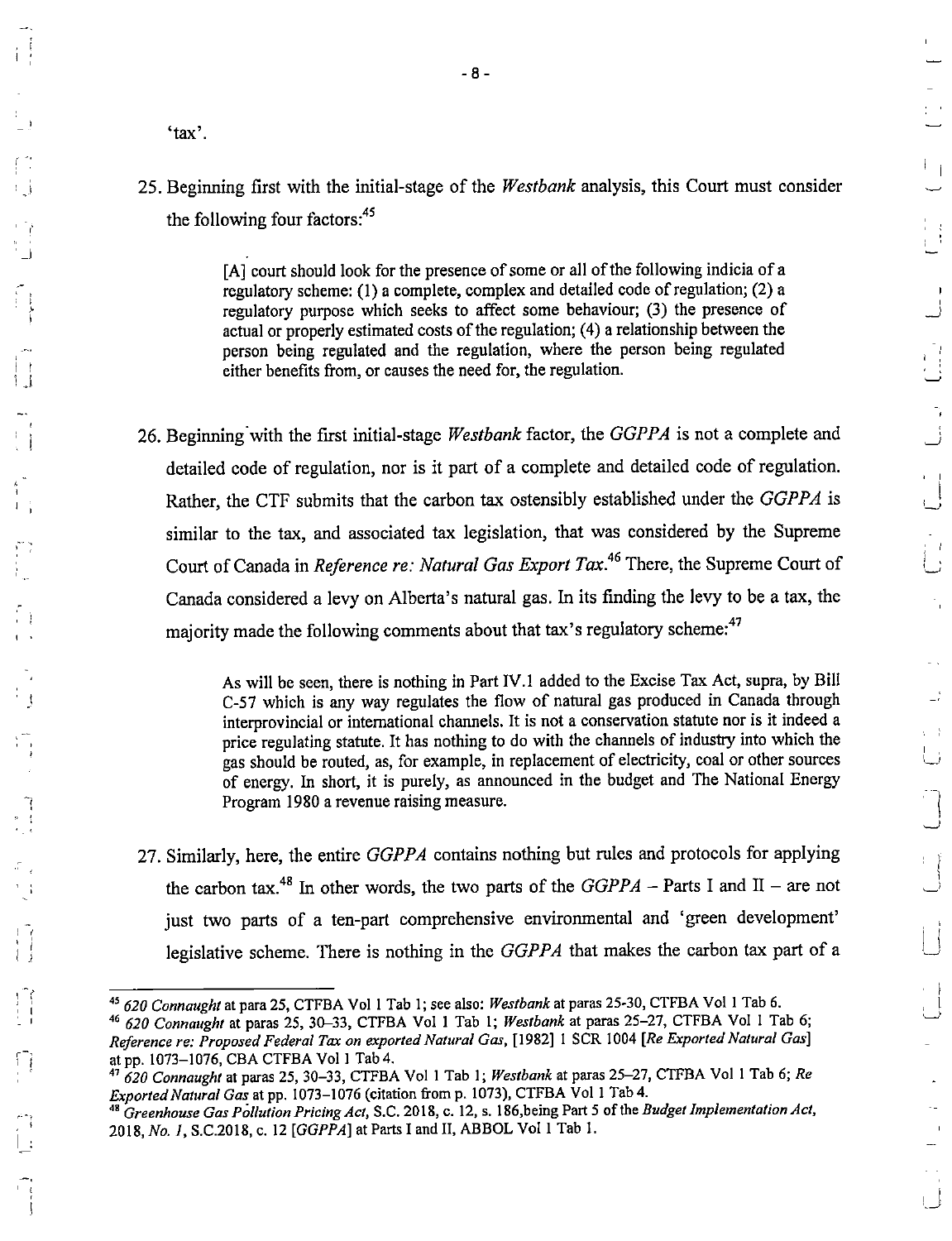legislative scheme aimed at 'the development of more affordable green technologies'.

28. Therefore, as in Reference re: Natural Gas Export Tax, there is no actual broader regulatory scheme in place beyond legislation aim at the (largely delegated) administration of carbon the tax itself.<sup>49</sup> 620 Connaught involved a levy related to Jasper National Park; that levy was related to a statutory scheme that envisioned the entire maintenance and administration of Jasper National Park (and the whole parks system).<sup>50</sup>

 $\sqrt{-}$ 

 $\overline{\phantom{a}}$  $\overline{\phantom{a}}$ 

> $\mathbf{I}$ μĴ

- 29. In the instant situation, however, the carbon tax is more akin to legislation just establishing a tollgate on the Yellowhead Highway through Jasper National Park. The toll might have the incidental effect of reducing vehicle emissions through the park, but its real aim is to simply raise revenue for highways, not to regulate use of the park. The GGPPA's legislative scheme, limited as it is, is far more akin to the situation described in Reference re: Natural Gas Export Tax than it is to the situation described in 620 Connaught. On that basis, the first initial-stage Westbank factor carbon tax and the GGPPA shows the carbon tax not to be a 'regulatory charge'.
- 30. As to the second initial-stage Westbank factor, the carbon tax may pretend to be aimed at altering behaviour but, as previously noted, the predominant effect of carbon taxes is not actually to alter behaviour; even the inelasticity of demand for energy goods, carbon taxes do not significantly alter demand/consumer behaviour $^{51}$ . However, as noted, carbon taxes do succeed in one thing: driving working families further into energy poverty<sup>52</sup>. Thus, the second initial-stage Westbank factor also shows the carbon tax not to be a 'regulatory charge'.
- 31. As to the third initial-stage Westbank factor, here too the ineffectiveness<sup>53</sup> of carbon taxes shows the disconnect between the carbon tax and any broader regulatory purpose (other than the collection of revenue from working Albertan families, some of whom may be

<sup>&</sup>lt;sup>49</sup> Re Exported Natural Gas at pp. 1077-1078, CTFBA Vol 1 Tab 4.

 $50 - 620$  Connaught at para 30, CTFBA Vo! 1 Tab 1.

Wudrick Affidavit at paras 7-12, Exhibit B, p. 11 & Exhibit C, p. 1 & Exhibit D, pp. 1-2 & Exhibit F, pp. 2-9.

 $52$  Wudrick Affidavit at Exhibit B, pp. 20, 26 & Exhibit F, p. 7.

<sup>&</sup>lt;sup>53</sup> Wudrick Affidavit at paras 7-12, Exhibit B, p. 11 & Exhibit C, p. 1 & Exhibit D, pp. 1-2 & Exhibit F, pp. 2-9.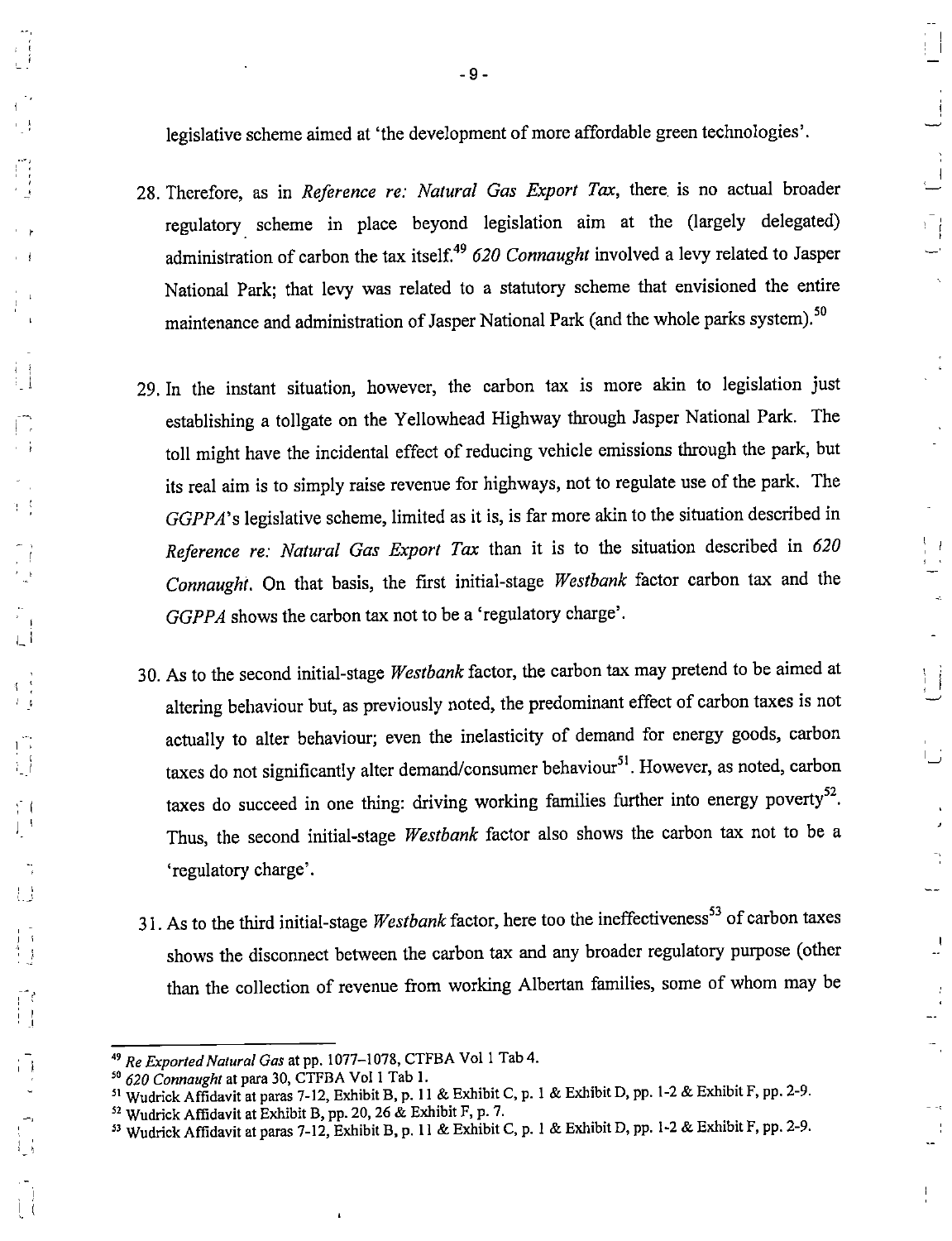drive into energy poverty by the carbon tax).<sup>54</sup> Thus, the third initial-stage Westbank factor also shows the carbon tax not to be a 'regulatory charge'.

 $\left| \cdot \right|$ 

 $\begin{array}{c} \begin{array}{c} \begin{array}{c} \end{array} \\ \begin{array}{c} \end{array} \end{array}$ 

 $\begin{smallmatrix}1\\1\\1\end{smallmatrix}$ 

 $\left\vert \cdot\right\vert$ 

- 32. Finally, the fourth initial-stage factor considers the relationship between the ostensible regulatory scheme and the set of persons that is being made subject to the federal carbon tax; for instance, in 620 Comaught, the regulatory scheme pertained to the maintenance and administration of Jasper National Park, and the persons being made subject to the levy were the patrons of Jasper National Park, so there was an obvious relationship.<sup>55</sup>
- 33. Here, however, there is no direct and obvious relationship between the carbon tax and Albertan families. Indeed, in the instant matter, the obligation for Albertan families to pay the federal carbon tax is condition on policy choices made by the Province of Alberta and the federal cabinet. The triggering condition for determining if Albertan residents will pay the federal carbon tax is whether Legislature of Albertan passes a law that satisfies the Governor General in Council.<sup>56</sup> If the Dominion government is satisfied with Alberta's policy choice, then an Alberta family could drive all year and heat their house all winter and not pay any federal carbon tax. But, if the Alberta does not satisfy the Government of Canada's goals, then that same Alberta family could drive all year and heat their house all winter and have to pay federal carbon tax, and maybe suffer greater energy poverty. Therefore, the triggering condition is not the taxpayer's behaviour. Rather, the triggering condition is solely dependent on whether certain federal officials decide that Alberta's climate policy satisfies the Government of Canada.
- 34. Furthermore, although a regulatory charge is related to the conferral of a benefit (for example, in Jasper National Park it was the benefit of park maintenance); here, the • federal carbon tax confers no benefit on those who pay it. Therefore, there is no direct relation between the people of Alberta and the federal carbon tax. As a result, this fourth initial-stage factor also shows the carbon tax not to be a 'regulatory charge'. Thus, the carbon tax fails the initial stage of the Westbank test<sup>57</sup>.

<sup>I</sup> f

 $\frac{1}{4}$  .

Wudrick Affidavit at Exhibit B, pp. 20,26 & Exhibit F, p. 7.

<sup>620</sup> Connaught at paras 25, 34-36, CTFBA Vol 1 Tab 1.

 $^{56}$  GGPPA at s. 17 & Schedule 1, ABBOL Vol 1 Tab 1.

<sup>620</sup> Connaught at paras 30-37, CTFBA Vol 1 Tab 1.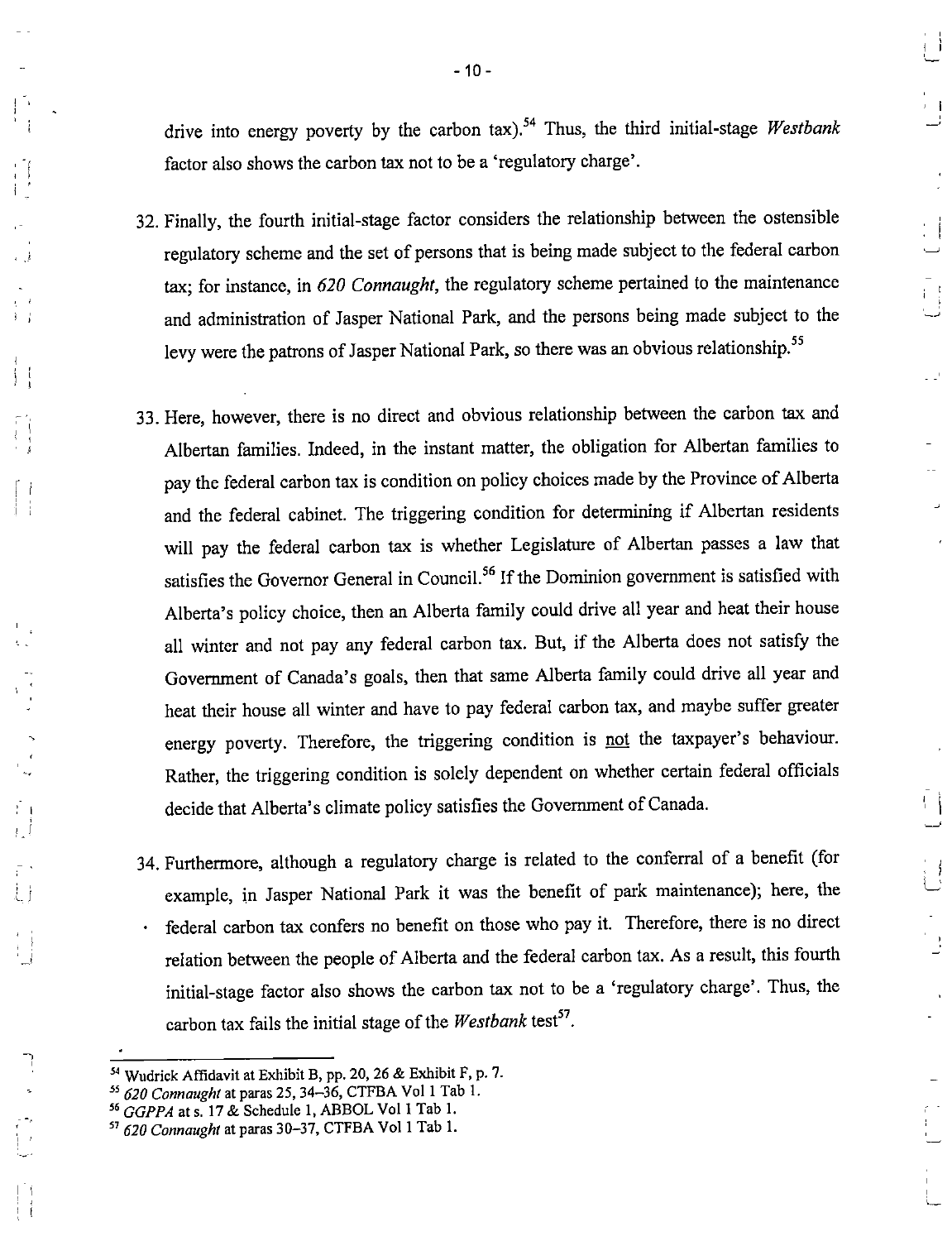35. As to the secondary stage of the Westbank test,<sup>58</sup> the CTF also submits as there is no connection between the ostensible broader regulatory purpose (even if one finds that there is one), and the carbon tax under the GGPPA. This is because, first, the carbon tax is not a user fee nor is it intended to defray the costs of the GGPPA's ostensible regulatory scheme; unlike in 620 Connaught (where the levy offset the costs of operating Jasper National Park) there is no evidence that the carbon tax is meant to offset some connected governmental program. $^{59}$ 

 $\bigcup$ 

 $\frac{3}{2}$ 

- 36. The predominant character of carbon tax is to generate revenue. Although it is aimed at altering consumer behaviour, given the inelastic nature of energy demand the evidence shows that the federal carbon tax is not even vaguely calibrated toward being at a level that is rationally connected to the Government of Canada's supposed policy aim<sup>60</sup>.
- 37. Rather, all the federal carbon tax seems calibrated to do, at this point, it to require Albertan families to now pay more for the same quantity of an inelastic good (and now risk being driven into energy poverty as a result) $^{61}$ . In short, as previously noted, taxpayers will now have to pay more tax, for the same amount of gas as before in order to get to work or for the same about of energy to heat their homes in the winter. Thus, the predominant character - that is, the 'pith and substance'<sup> $62$ </sup> - of the carbon tax is that of a 'tax'; thus, the carbon tax also fails the secondary stage of the Westbank test. The carbon tax is, indeed, a 'tax'.

# (c) The Carbon Tax violates section 53 of the Constitution Act

38. The third issue that the CTF addresses in this reference builds on the CTF's second issue, above. Because the federal carbon tax is a 'tax', the implementation of the federal carbon tax must comply with section 53 of the Constitution Act. The CTF respectfully submits. that the implementation of the federal carbon tax does not comply with section 53 of the

<sup>&</sup>lt;sup>58</sup> 620 Connaught at paras 38-39, CTFBA Vol 1 Tab 1; Westbank at paras 28-30, CTFBA Vol 1 Tab 6.

<sup>620</sup> Connaught at paras 20-21, CTFBA Vol 1 Tab 1.

Wudrick Affidavit at paras 13-15, Exhibits G, H & I.

Wudrick Affidavit at paras 7-16.

 $^{62}$  620 Connaught at paras 16-17, CTFBA Vol 1 Tab 1; Westbank at para 30, CTFBA Vol 1 Tab 6.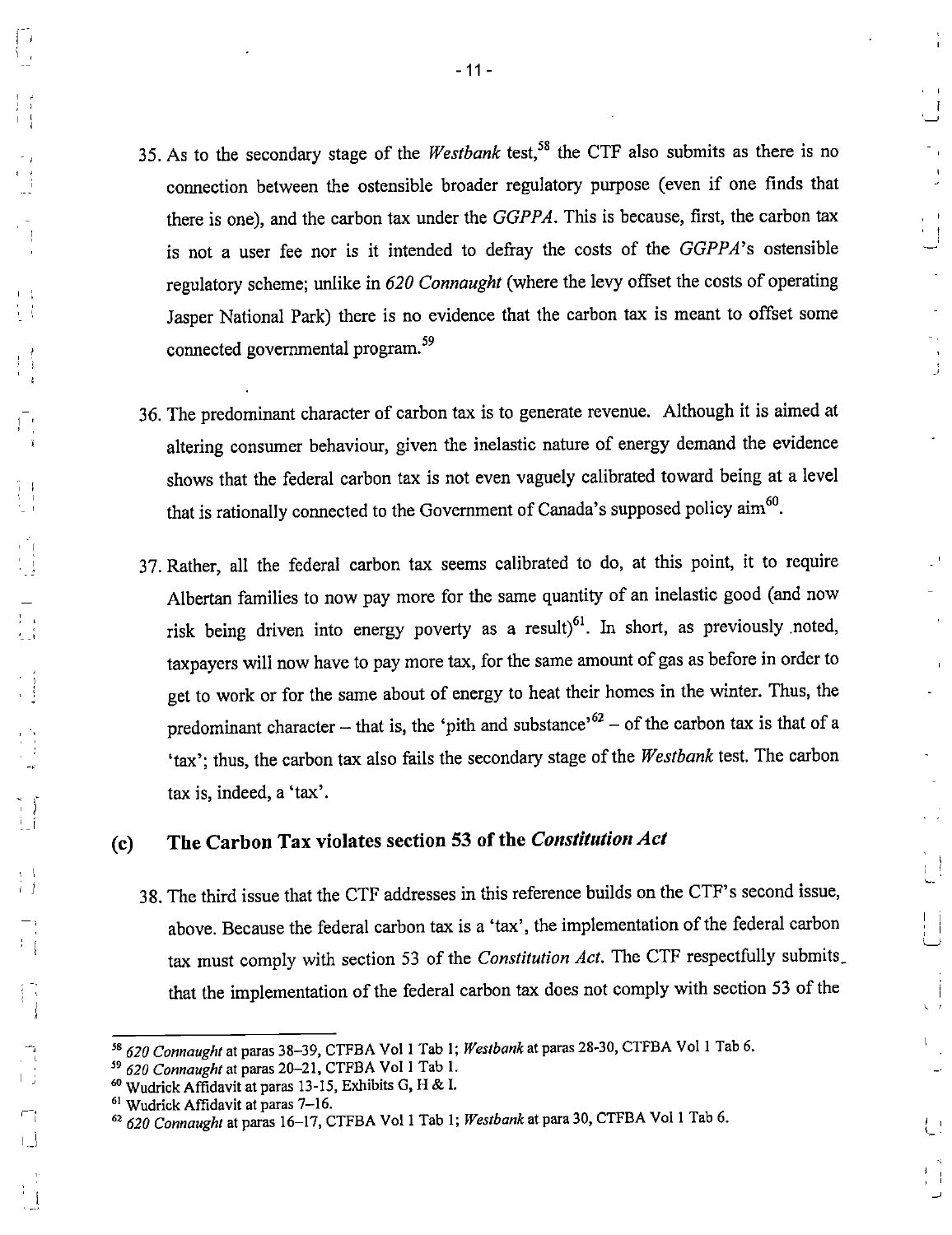Constitution Act, and therefore the federal carbon tax is unconstitutional. The CTF views section 53 as primarily protecting the taxpaying public (rather than government). In particular, while Parliament is certainly able to explicitly delegate the details and mechanism of a tax. $^{63}$ 

- 39. The crucial starting point is the recognition that section 53 enshrines the constitutional principle of 'no taxation without representation'.<sup>64</sup> The principle of 'no taxation without representation' means that only elected representatives have "the right to decide to the last cent what money is to be granted and what taxes are to be imposed $^{165}$ . Thus, the Governor General in Council cannot impose a tax on a given section of the populace without Parliament authorizing that imposition<sup>66</sup>. This principle is "central to our conception of democracy"<sup>67</sup> and dates back all the way to the 1688 Bill of Rights.<sup>68</sup> Indeed, the principle of 'no taxation without representation' is "a constitutional imperative that is enforceable by the courts". $^{69}$
- 40. Why is the principle of 'no taxation without representation' so important? Because "the power to tax involves the power to destroy"<sup>70</sup>; for instance, as noted above, the federal m ^ carbon tax could consign numerous Alberta families into energy poverty . Thus, the imposition of this destructive power upon the public must be carefully crafted and considered. Clearly then, in a democratic society, only our elected representatives should have the authority to impose the destructive power of taxation upon a given section of the populace.

 $\frac{1}{2} - \frac{1}{4}$ 

 $\mathbf{I}$  $\mathbf{I}$ 

e d

<sup>&</sup>lt;sup>63</sup> Eurig Estate at para 30, CTFBA Vol 1 Tab 5; Constitution Act at s. 53, CTFBA Vol 1 Tab 8.

<sup>&</sup>lt;sup>64</sup> Kingstreet Investments Ltd. v. New Brunswick (Finance), 2007 SCC 1 [Kingstreet] at paras 14-15, Vol 1 Tab 7;OECTA at paras 69-71, CTFBA Vol 1 Tab 2; Eurig Estate at paras 30-34, CTFBA Vol 1 Tab 5; Constitution Act at s. 53. CTFBA Vol 1 Tab 8.

<sup>&</sup>lt;sup>65</sup> Eurig Estate at para 32, CTFBA Vol 1 Tab 5.

<sup>&</sup>lt;sup>66</sup> Eurig Estate at para 31, CTFBA Vol 1 Tab 5.

Kingstreet at paras 14-15, CTFBA Vol 1 Tab 7.

 $^{68}$  OECTA at paras 69-71, CTFBA Vol 1 Tab 2; Constitution Act at s. 53, CTFBA Vol 1 Tab 8.

<sup>&</sup>lt;sup>69</sup> Eurig Estate at para 34, CTFBA Vol 1 Tab 5.

<sup>&</sup>lt;sup>70</sup> Westbank at para 17 CTFBA Vol 1 Tab 6; Reference re: Goods and Services Tax (GST), [1992] 2 SCR 445 at p. 497, CTFBA Vol I Tab 3.

Wudrick Affidavit at Exhibit B, p. 20 & Exhibit F, p. 7.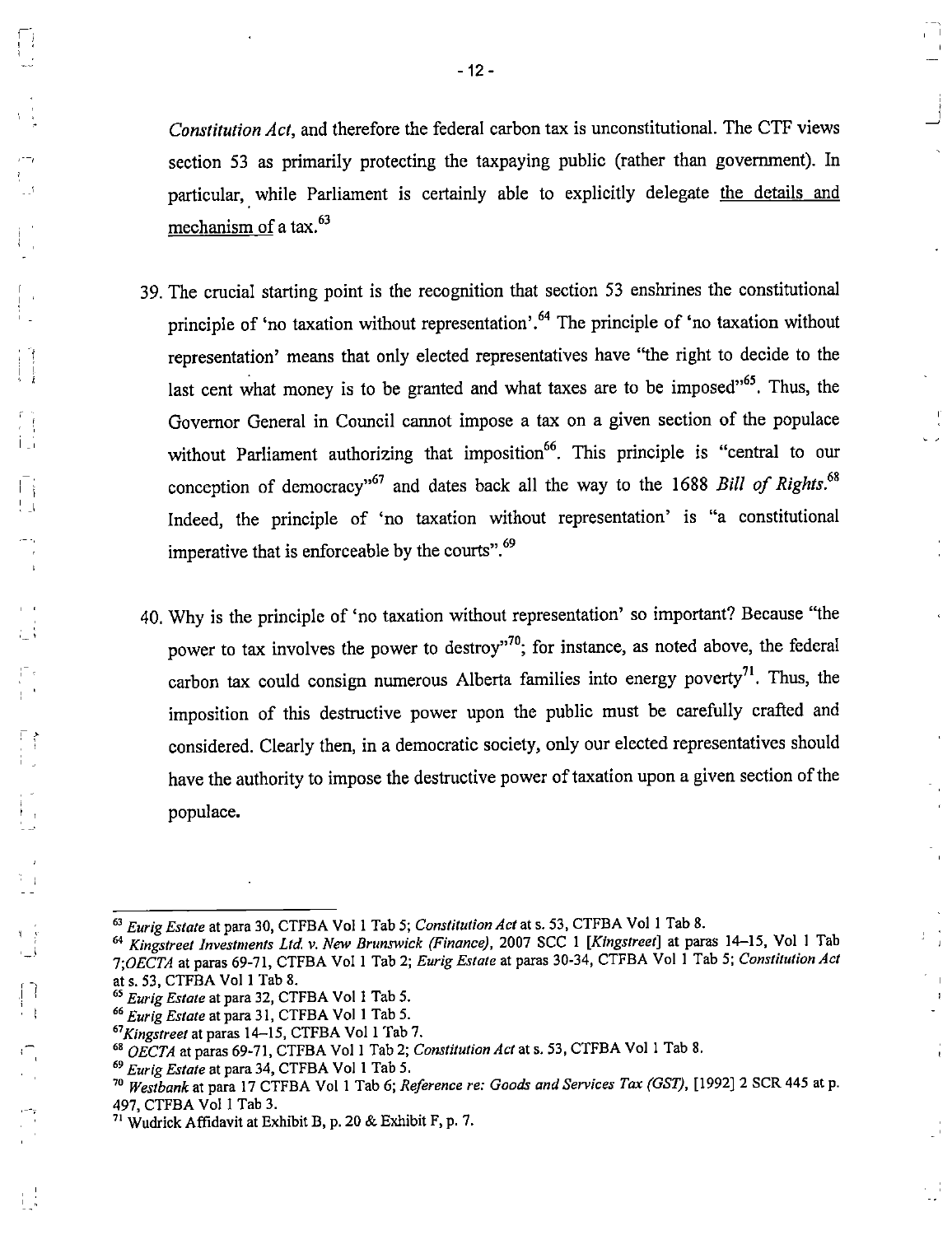41. However, that is the absolute opposite of what is occurred here with the federal carbon tax; for example, consider section 26 of the  $GGPPA^{72}$ .

> Subject to this Part, a prescribed person, a person of a prescribed class or a person meeting prescribed conditions must pay to Her Majesty in right of Canada a charge in respect of a type of ftiel or combustible waste in the amount determined in prescribed manner if prescribed circumstances exist or prescribed conditions are met. The charge becomes payable at the prescribed time. [Emphasis added]

42. A 'valid tax requires Parliament's clear and unambiguous authorization of taxation'; here, nearly every detail about the tax is set other than by Parliament. Even the very decision whether or not to impose the federal carbon tax on Alberta families is not made by Parliament. Thus, the decision whether or not to impose the destructive power of taxation on the people of Alberta (and thus risk subjecting some of the public to energy poverty) is not one that was truly democratically made. That, respectfully, violates section 53 of the Constitution Act.

# IV. CONCLUSION AND RELIEF REQUESTED

43. In conclusion, the federal carbon tax's predominant character is that of a tax and, indeed, the carbon tax is a 'tax'. Furthermore, the implementation of the federal carbon tax, against the people of Alberta, violates section 53 of the Constitution Act. On that basis, the CTF respectfully submits that this Court should answer the sole reference question in this matter as follows: "yes, the GGPPA is unconstitutional, in whole"

ALL OF WHICH IS RESPECTFULLY SUBMITTED.

 $^{72}GGPPA$  at s. 26, ABBOL Vol 1 Tab 1.

DATED at the City of Victoria, in the Province of British Columbia, this the 29 day of October, 2019.

CREASE HARMAN LLP

ے ر Per:

R. Bruce E. Hallsor, Q.C., Solicitor for the Intervener, Canadian Taxpayers Federation

 $1_{-}$